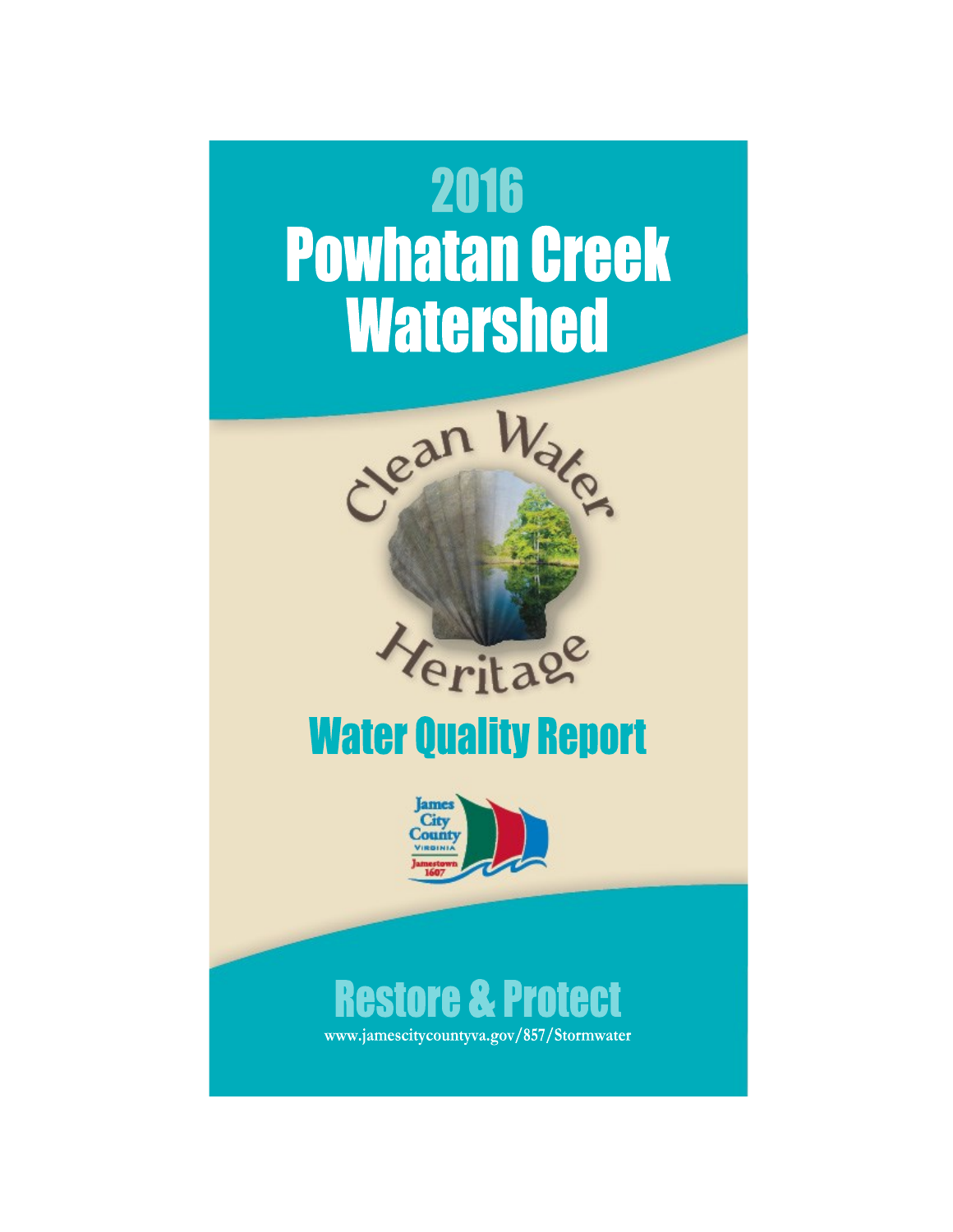#### **James City County Water Quality Strategies**

As part of a long term commitment to environmental stewardship, James City County volunteers and staff have been gathering information about stream health throughout the County since 2008. The goal of collecting water quality information is to be able to identify emerging water quality problems, target areas for restoration and preservation, document improvements from citizen and County actions and provide educational and volunteer opportunities for the public.

Volunteers and staff collect two types of data: one looks at the types of small creatures that live in streams and the other provides an indication of the amount of harmful bacteria present in a stream. Together, this information provides evidence of the overall health of the County's waterways.

The following information is a summary of known water quality conditions in the County, gleaned from data collected by the Virginia Department of Environmental Quality, from the County's volunteer water monitoring program and from completed James City County watershed management plans. As more information becomes available, this report will be updated.

#### **Powhatan Creek Watershed**

The Powhatan Creek Watershed is the largest watershed in James City County. Significant growth has occurred in this watershed over the past several years, including New Town, Warhill, the Prime Outlet expansion and new residential neighborhoods. The lower Powhatan floodplain area has increased due to upstream development and road crossings. So far, Powhatan Creek is the only County watershed with a non-tidal Federal Emergency Management Agency (FEMA) 100-year floodplain study due to the flooding conditions in the lower watershed.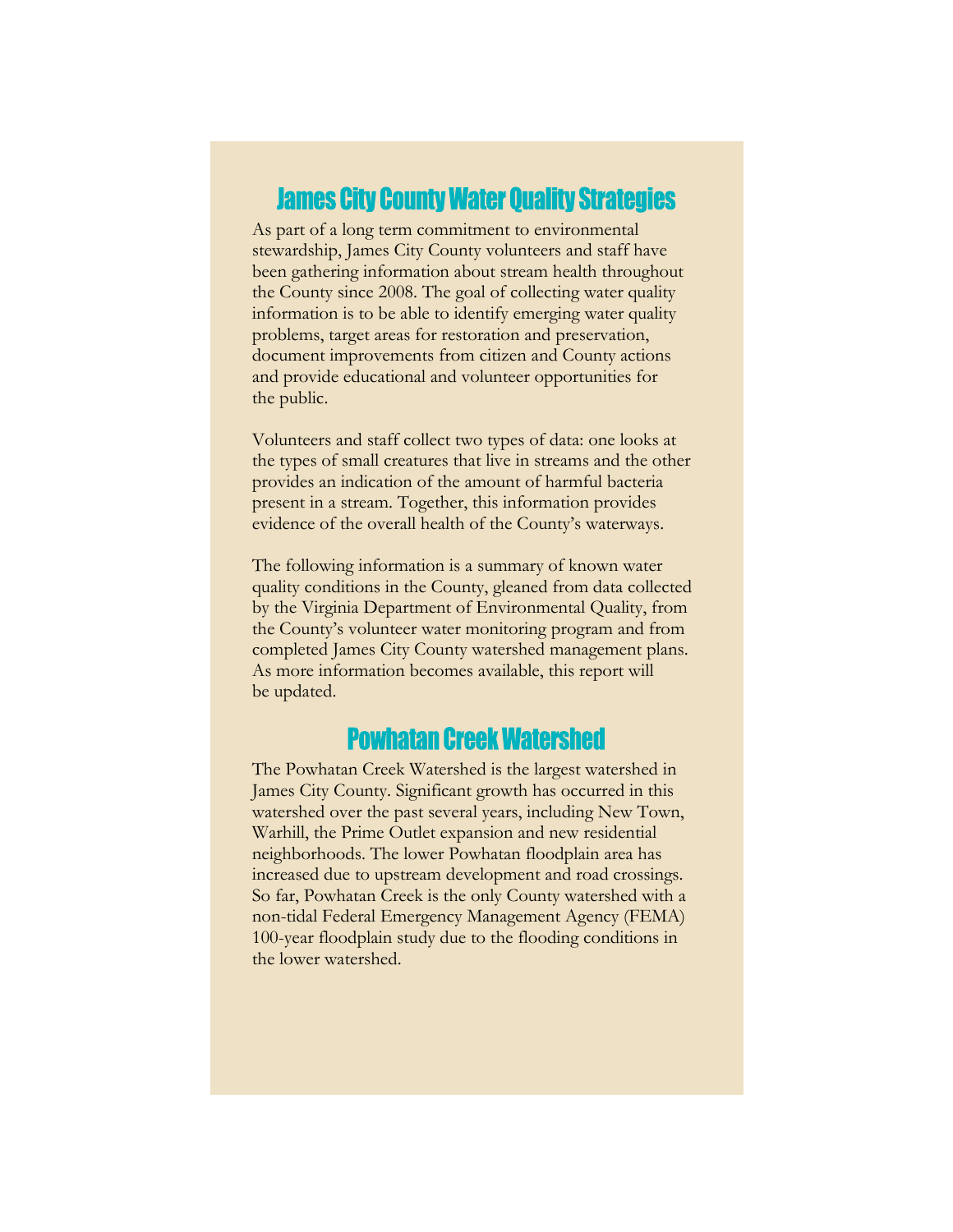#### **Water Quality Conditions**

The Virginia Department of Environmental Quality (VADEQ) has Powhatan Creek on its impaired waters list for: enterococcus bacteria, benthic macroinvertebrates, estuarine assessments and polychlorinated biphenyls (PCBs). There are swimming and fishing advisories in effect for Powhatan Creek because people might get sick due to the levels of bacteria and toxins like PCBs. The impairments for benthic macroinvertebrates and estuarine assessments reflect that the water is not able to sustain the aquatic life that should be found in it.

In 2006, VADEQ listed Powhatan Creek as impaired for bacteria on its list of impaired waters due to the high bacteria counts at their two monitoring stations. James City County has been conducting bacteria sampling at seven locations since 2009. The findings are consistent with VADEQ, showing no identifiable hotspots at this time. In 2010, James City County and the Commonwealth of Virginia developed a plan to minimize the bacterial loadings which have consistently shown high numbers.

Through the Stormwater Division's Water Quality Monitoring Program, and the efforts of County staff and citizen volunteers, overall results from the nine monitoring locations in Powhatan Creek watershed show that Powhatan Creek receives unacceptable water quality scores most of the time. However, those monitoring locations that drain smaller, less-developed areas in Powhatan Creek produce acceptable results and meet Virginia's water quality standards.

### **Problems in the Watershed**

- Storms have caused major flooding of garages and outbuildings and at the culvert crossing downstream of Route 5. Increasing the floodplain from upstream urbanization has reduced drainage areas.
- Bacteria levels are too high for swimming or food consumption.
- The tidal portion of Powhatan Creek has shown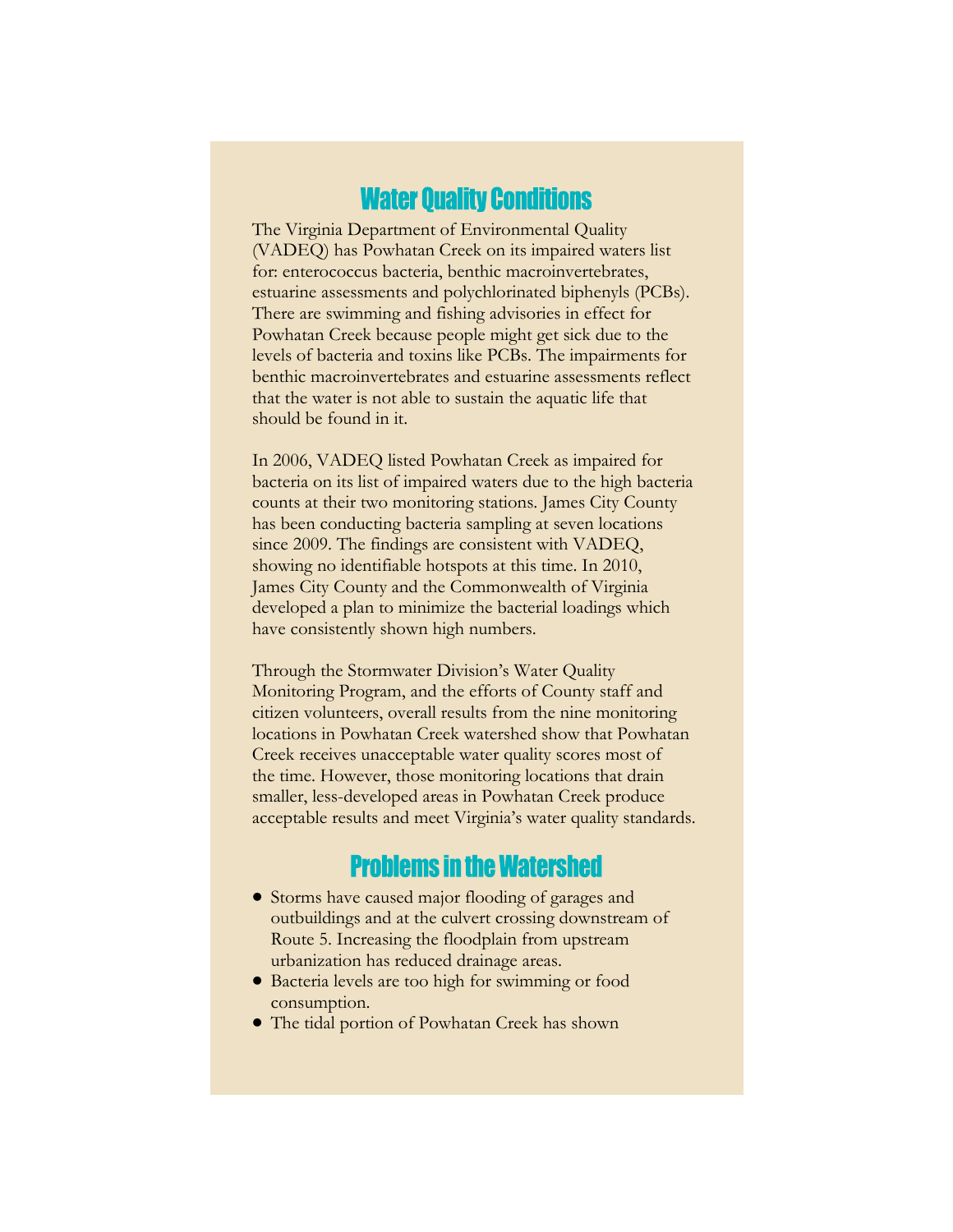significant levels of PCBs due to its connection with the James River.

- In 2000, six subwatersheds were sensitive, while five were degraded. By 2012, four were sensitive, seven were degraded and two were considered nearly unable to support aquatic life.
- Runoff volumes for the planning of many developments in the watershed have been based on data from 1976 that does not take into account all of the impact occurring from development in the watershed since that time.

#### **Completed Studies and Plans**

- Implementation Plan for the Fecal Coliform TMDL for the Mill Creek and Powhatan Creek (HRPDC, 2011)
- 2009 Powhatan Creek Floodplain Study (WEG, 2009)
- Bacteria Total Maximum Daily Load for Mill Creek and Powhatan Creek (VADEQ, 2008)
- Powhatan Creek Flood Study (WEG, 2008)
- JCC Stormwater Route 5 Culvert Crossing Flooding Study (WEG, 2008)
- Scotts Pond Phase I and II Stream Restoration Project (WEG, 2008)
- Route 5 Culvert Crossing Study (2007)
- Powhatan Creek Watershed Management Plan (CWP, 2001)
- Upper Powhatan Creek Drainage Study (MWA, 1996)
- Drainage study of Upper Powhatan Creek Watersheds (CDM, 1987)
- USDA Soil Conservation Service Flood Study (1976)

#### **What Can Citizens Do?**

- Clean up after your pet. Pet waste contains bacteria and viruses that are harmful to people and the environment.
- Fertilize properly. Learn about your soil and the type of grass in your yard to make a responsible fertilizing plan. Contact Turf Love at 757-564-2170 for help in identifying your yard needs.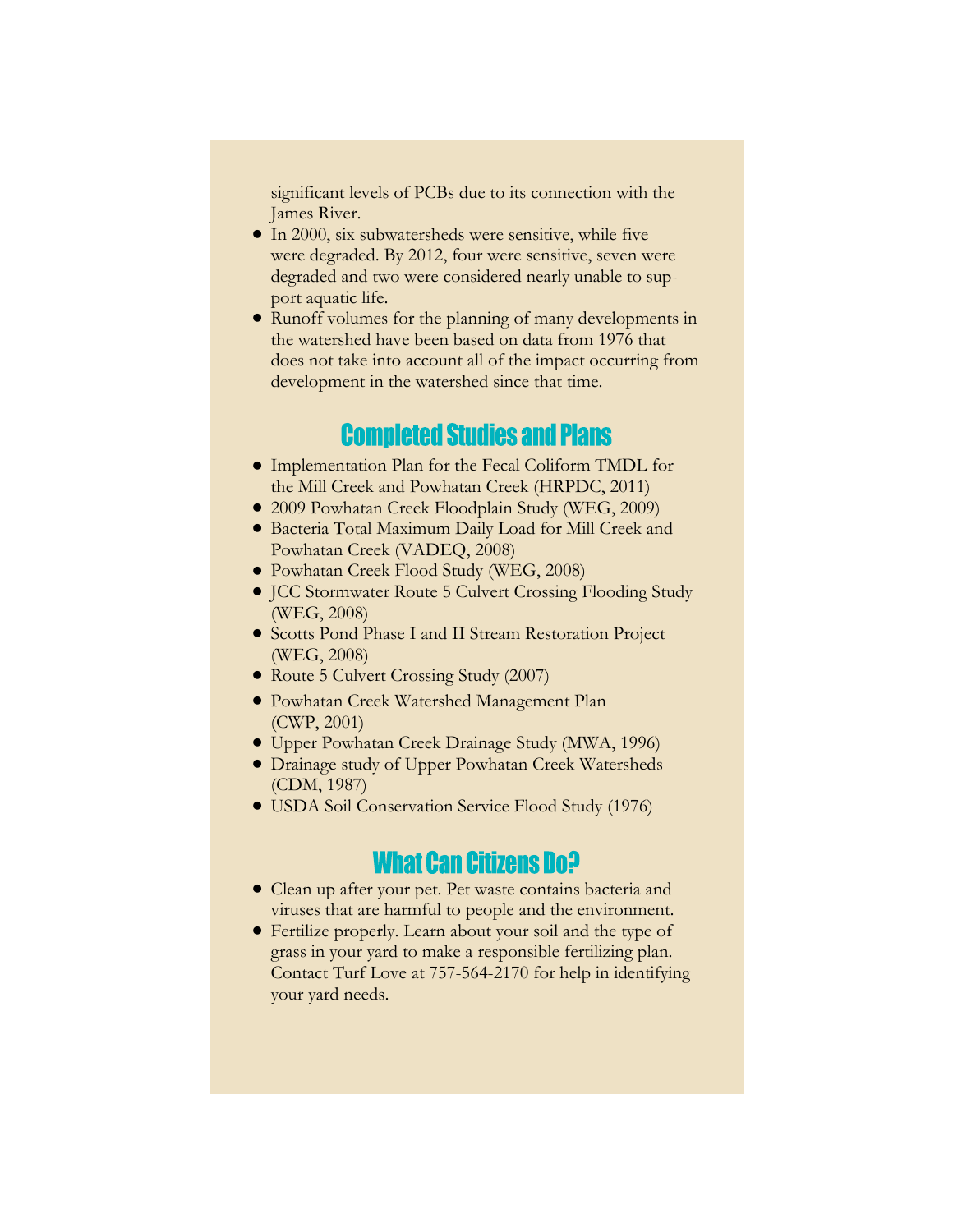- Leave a natural plant buffer around streams or stormwater ponds. Vegetation filters pollutants before they get to the water.
- Don't put fats and oils down the drain. Fatty deposits build up in the sewer system and can lead to sanitary sewer overflows, leaving harmful bacteria and viruses in the environment.
- Wash your car on the grass, not on pavement. Soap and grease will be filtered through the grass and soil before getting into groundwater.
- Plant a rain garden. These beautiful landscaped areas can act as a trap for rain water and can prevent erosion in areas where there is a lot of stormwater run-off.
- Power-wash with care. Look for cleaning products with environmentally-friendly ingredients.
- Don't put leaves and yard clippings in road ditches or on top of storm-drain inlets. Collect leaves and clippings for compost or drop off them off at a County transfer station.
- Go to askhrgreen.org for more helpful ideas.